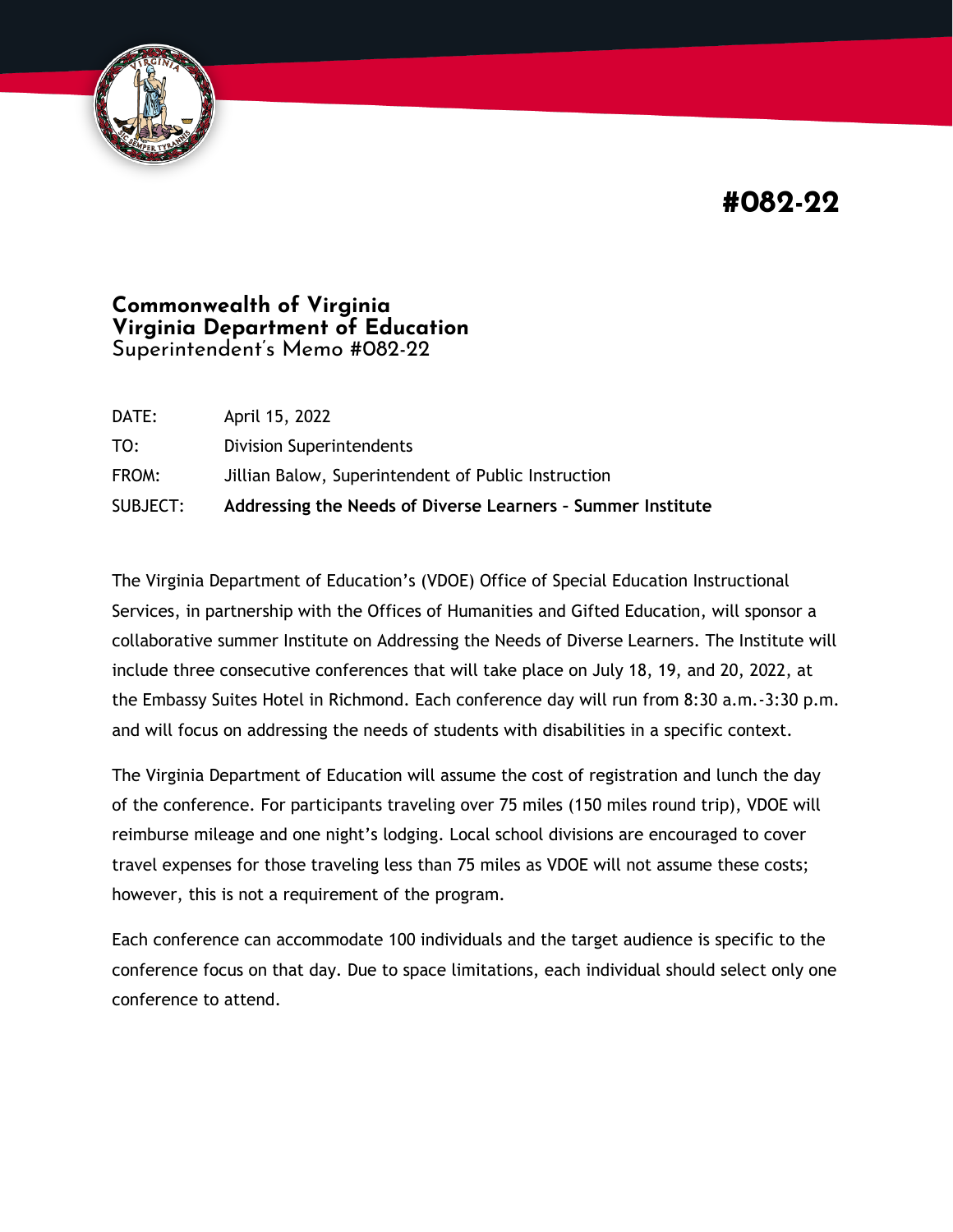### **July 18, 2022 - Addressing the needs of Twice Exceptional Students**

This conference will focus on Elementary Classrooms for Twice Exceptional Students: A Focus on Strengths. The target audience for this conference are elementary teachers and resource personnel who work with twice exceptional elementary students. Keynote speaker and presenter, Richard Weinfeld, will enlighten participants about working with student strengths and lesson plan modifications. Each participant will receive a copy of "Smart Kids with Learning Difficulties: Overcoming Obstacles and Realizing Potential" (2nd edition). Participants will also learn more about the VDOE Toolkit of strategies for teaching twice exceptional students and active learning strategies for a more engaging classroom.

### **July 19, 2022 - Addressing the needs of English Learners with Disabilities**

This conference will focus on Instructing Dually Identified English Learners in a Variety of Educational Settings. It is suggested that teams of English Learner teachers, Special Education teachers, classroom teachers, and school administrators are the primary target audience. Presenters from various Virginia universities and VDOE staff will provide interactive, hands-on workshop sessions on best practices for addressing the learning needs of Dually Identified English Learners in the various classroom settings.

# **July 20, 2022 - Addressing the needs of Students with Disabilities as World Language Learners**

This conference will focus on Addressing the Needs of Students with Disabilities in the World Language Classroom. World Language coordinators, Special Education coordinators, classroom teachers, and resource or lead personnel in these specialty areas are the primary target audience. Keynote speaker Leslie Grahn will open the conference and facilitate workshop sessions to focus on meeting the needs of diverse learners and designing proficiency-based assessments. VDOE staff will facilitate additional sessions on characteristics of specific learning disabilities, high-leverage teaching practices, and technical support documents.

## Registration

Space is limited and offered on a first-come, first-served basis with consideration given to achieve parity across school divisions until all participant spaces are filled. Registration will close on June 15, 2022.